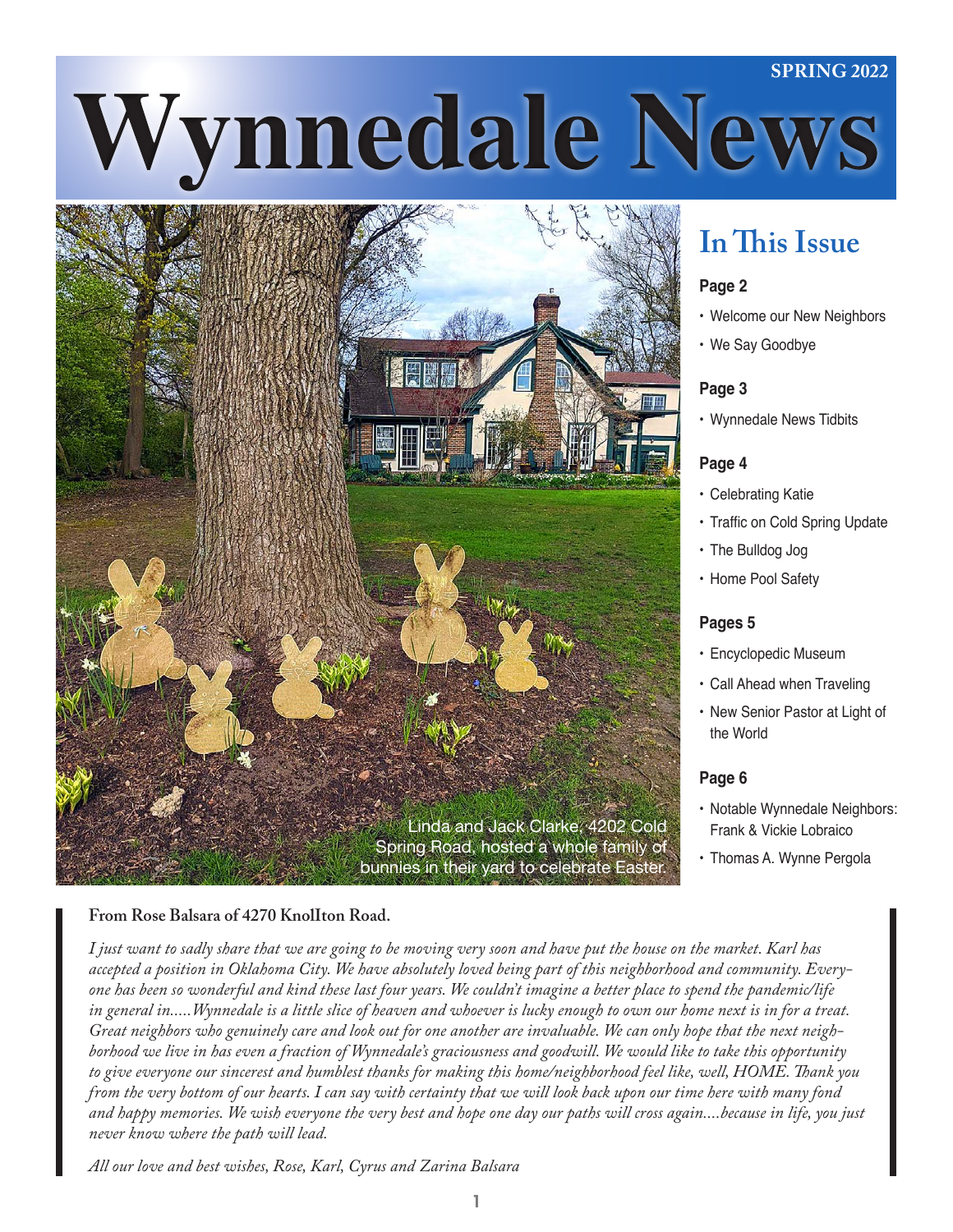### **Welcome our New Neighbors**

*by Charlotte Talley*

Meet **Gavin Rose and Millie Linderson**. They are the new owners of a house on Paula Lane. They moved to Wynnedale in January, 2019. Both have lived in Indianapolis for a long time. Gavin is originally from San Francisco.

They have five dogs, two mutts-Charlie and Hayley, a pit bull, Breaky, and two labs, Hank and Ruthie.

Gavin works for a local non profit and Millie is a registered nurse at Eskenazi Health.

Gavin is an avid runner and enjoys playing tennis and soccer on local recreation teams. Millie serves as Vice President for a local Labrador rescue organization. They are enjoying the beautiful neighborhood and hope to meet more neighbors.

Don Livers was a wonderful, thoughtful and helpful neighbor. Many of us who lived on Hidden Orchard Lane wondered who would move in when Don left. Well, we don't have to wonder any more.

––––––––––––––––

Meet **Didler Chinchilla, Kimberly Cifuentes** and their daughter **Guadalupe Chinchilla**. Guadalupe is eight years old. The family are proud owners of two cats. Luna (a fat grey and yellow kitty) and Rocky (grey with white fringes). Prior to moving to Wynnedale, this family lived on the west side of the city near 465 and 38th.

Didier is an Electromechanical Engineer (Solar Energy Expert). Kimberly is an Environmental Engineer with a cleaning service company.

The family loves to bike and enjoy most sports.

They love our peaceful neighborhood and the fact they're in the city but it feels like living in the countryside.

The Chinchilla family are new American citizens. They are looking forward to meeting others in Wynnedale and participating in various neighborhood activities. They're also available to help with any kind of neighborhood environmental needs.

Didier and his wife are building a company that are providing electrical and cleaning services. They welcome any neighbors contacting them for further information.



### **We Say Goodbye**



Mark Weir, 4265 Knollton Road, passed away Sunday, April 3rd surrounded by his family.

Mark was a man with many interests and passions. He loved traveling with his wife, Marilyn McCombs, frequenting national parks, historic sites, and most importantly baseball games. Mark was a romantic baseball

lover, and he and Marilyn visited all 30 major league baseball parks over the years. He taught his son Wesley how to play the game and coached his baseball teams up until high school. Mark was a nature enthusiast, enjoying walks with Marilyn at Eagle Creek Park and Newfields in Indianapolis and sunset beach walks near their home in Fort Myers, FL. He had an appreciation for the arts as a member of the Indianapolis Museum of Art and Eiteljorg Museum, and enjoyed attending Indianapolis Repertory Theatre and

Indianapolis Symphony Orchestra performances among others, over the years. Dinner at The Jazz Kitchen with friends and family was always a highlight.

During Mark's career in Finance and Non Profit in Indianapolis, he was an active volunteer in his community. He served on the boards of Training Inc. and College Mentors for Kids while actively participating in their programs. As a member of Rotary Club of Indianapolis, he worked with the Rotary Foundation Scholarship program, which sponsored several students in graduate programs overseas. He was a proud designee as a Paul Harris Fellow of Rotary International.

Mark was a 1964 graduate of Indiana University High School in Bloomington, Indiana. He received a BS in Business from Indiana University and was especially proud of the MS in Adult Education he earned from Indiana University as an adult student. He served as an Intelligence Analyst with the U.S. Army in Fort Holabird, MD.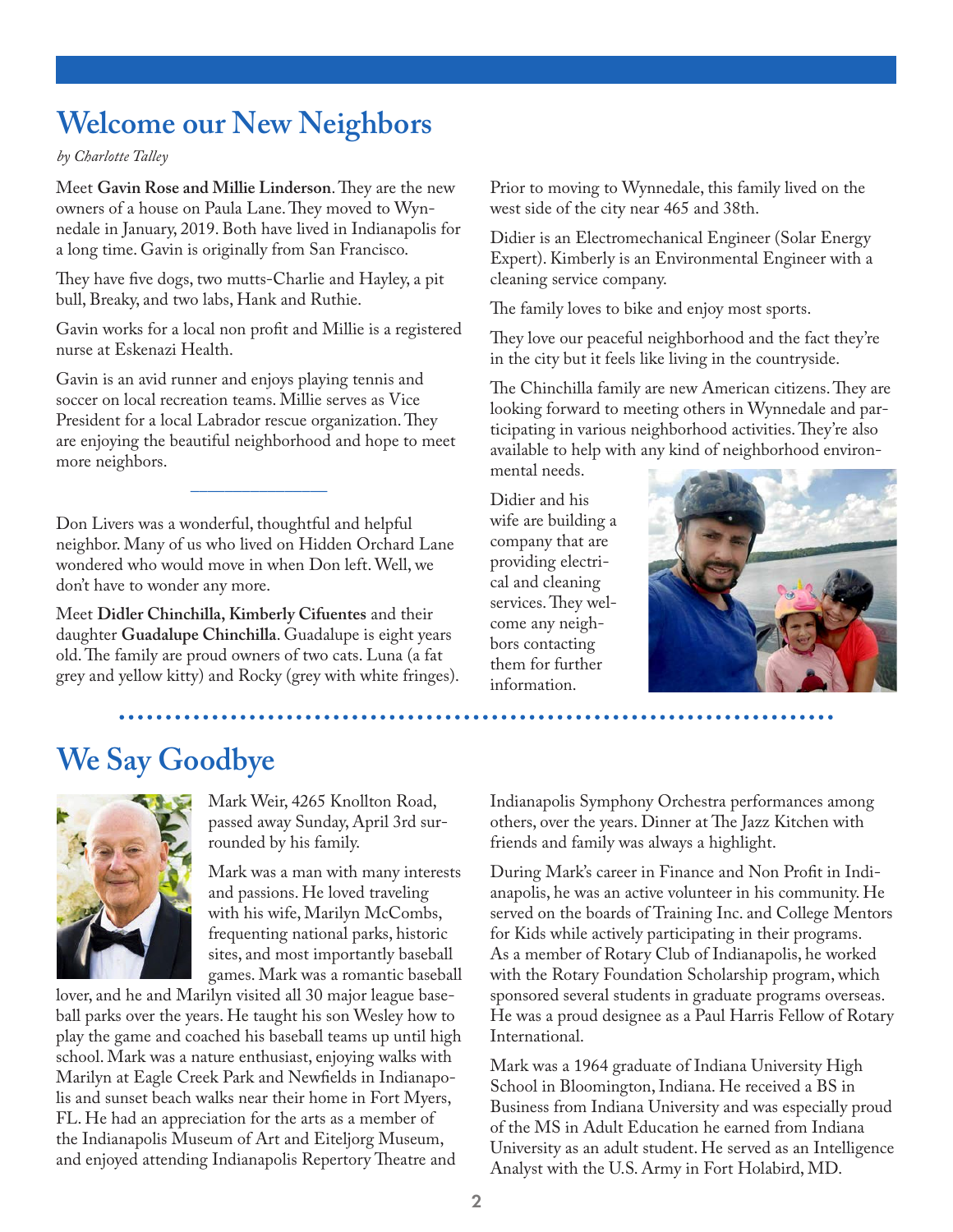## **Wynnedale News Tidbits**

*submitted by Linda Ranger*



**Janet Gibson** has adopted a new dog. He is friendly, loving and sleeps in the bed with her every night. His name is Chico. You can meet him

as they walk around the esplanade.

––––––––––––

––––––––––––––––





day results of a warm spring day in Wynnedale.

We just want to post that Eli Hartstock completed the Safe Sitter course earlier this year and is available for babysitting. Eli is finishing up seventh grade at Orchard School at the end of this month.



It is finished! 150" wing span, 40 pounds, a year and a half in the making. **Tom Maxam** has completed his project. It is a 46% scale model of a popular home built aircraft for one person.

The kit he built is from Schlundt Modebau in Germany. The engine is a Moki 7 cylinder radial of 250 cc displacement from the Czech republic. The plane is radio controlled. Tom flies it at a club flying field with a 700 foot

runway on a farm south of Sheridan. The club has 28 members and Tom is the president.

––––––––––––––––



**Mike McBride** and his family were honored to serve as the Auction Team for the Pike Township Education Foundation's "Treasures for Education" fundraiser in March. They raised over \$30,000 for Education programs!

––––––––––––––––

Please join **Frank Messina and Robin Reagan** in celebrating Juliana Messina's graduation with honors from Scripps College! Despite spending part of her sophomore year and her entire junior year attending college remotely, Juliana maintained a full course load and achieved the Dean's List every semester. In addition, she will be inducted into the history honor society, Phi Alpha Theta. After completing a major in history and a minor in biology, Juliana is seeking a law-related job for the coming year during which time she

plans to study for and take the law school admissions exam. Her goal is to begin law school in 2023. To all our Wynnedale lawyers and others with legal training, any advice, coaching or introductions to possible jobs are welcome.

––––––––––––––––

After nearly 30 years **Matt Middaugh** has retired as President of Bright Ideas in Broad Ripple effective 12/31/21. We wish him and his wife Cathy a happy retirement.

**Sarah Middaugh** graduated from Purdue University with a Bachelor of Science degree with a major in Industrial Engineering and a Spanish for the Professions minor. She begins her career at Republic Airlines this summer and we wish her well!

––––––––––––––––

––––––––––––––––

**Zane Middaugh** will be spending a Purdue summer session in Madrid, Spain. His studies there will enable him to add a minor in Spanish to his Electrical Engineering/ Computer Engineering degree expected in 2024. Safe travels!

**Bruce & Linda Ranger** drove to Colorado to visit a friend the last week of April and they were concerned how brown everything was due to lack of rainfall. Very scary times in much of the West with the high winds and desert like conditions from the threat of wildfires. Water levels were very low in the rivers. It was a pleasure getting back home to their lush green landscape.

––––––––––––––––

––––––––––––––––

**Millie and Gavin Rose** are now the proud parents of

**Calliope Rose**. She was born December 16, 2021. Calliope weighed 8 lbs 13 oz and was 19 and 3/4 inches long. She is enjoying her first Spring in Wynnedale and loves to look at the trees while on her stroller walks. Callie has three fur siblings that she loves dearly.



A reminder to slow down! Please Wynnedaleans drive slow on the streets in Wynnedale. Our streets are great for walking, biking and running. Especially now that we have more and more young children learning to ride bikes and running around, it would be great if we can all be a little extra careful.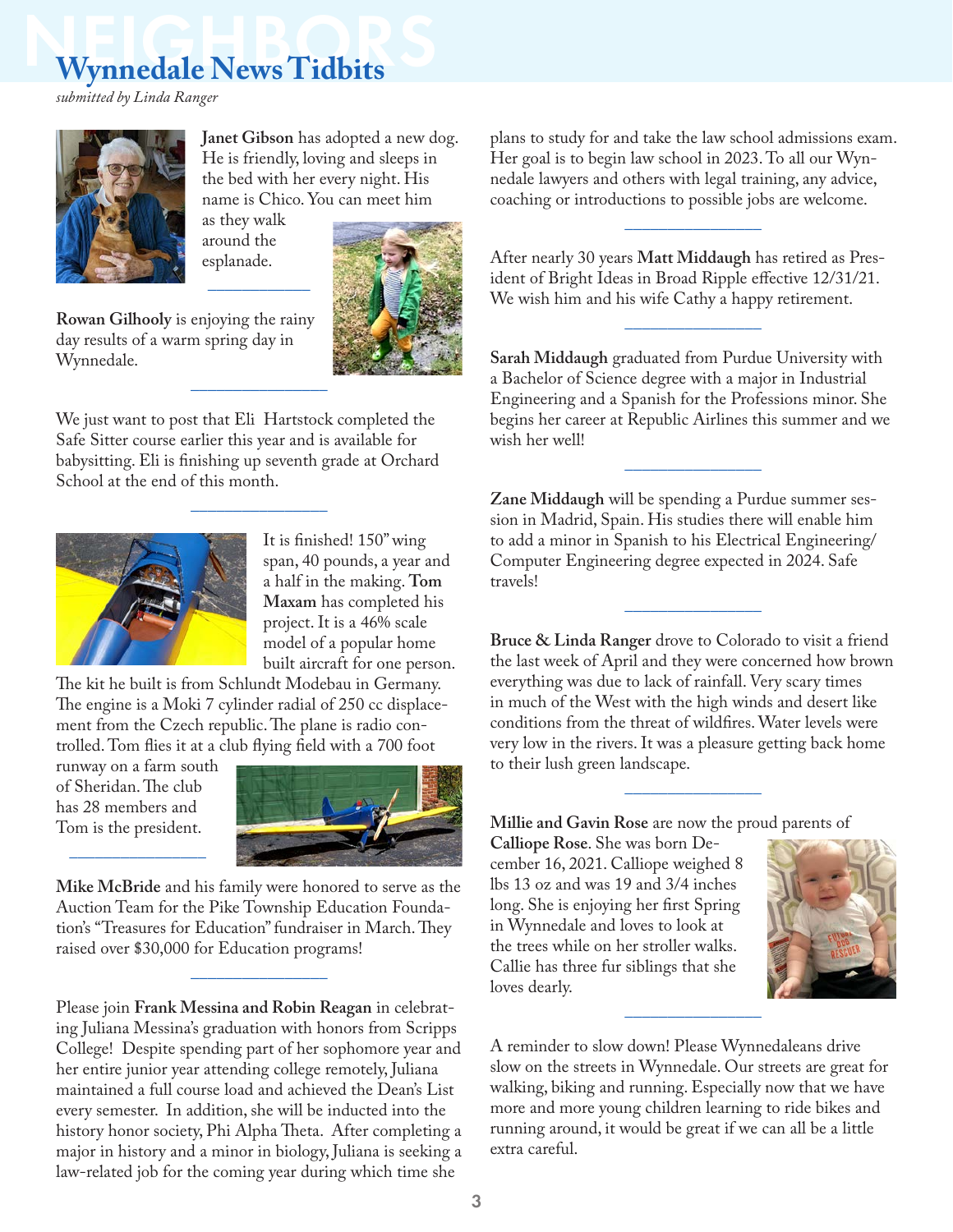### **Celebrating Katie**

#### *by Sandy Hutson*

Katie Johnston, my 37-year old daughter went, as I prefer to think, somewhere over the rainbow on March 7. Some of the best times we had in Wynnedale were walking around in the spring while I pointed out the few names of trees, bushes, and flowers I knew. I especially enjoyed sharing the names of wildflowers in Sleepy Hollow with Katie, and I planted forget me not seeds there on Mother's Day.

Two days after Katie's Celebration of Life on May 12th, I planted more forget me not seeds and wildflower bulbs called Seedles up in the hill by the three graves, which intrigued her.

Seedles are rainbow bright balls of compost and wildflower seeds that add fun and vibrant colors to your neighborhood while benefiting local pollinators. - planttherainbow.com. There are plenty of seeds and Seedles left over if anyone would like some. Just let me know at slh061948@aol.com.

––––––––––––––––––––––

### **Traffic on Cold Spring Update**

#### *by Anne Hildner*

I spoke with Jill Palmer, a traffic engineer with Indianapolis Department of Public Works about our speeding and property damage issues on Cold Spring Road.

Here is a summary of our discussion:

She agreed with me that speed bumps would be a hazard for speeding cars. Rumble strips are possible, but in her experience neighbors complain about the noise. I am following up on that to see if that is still a possibility.

I asked her about installing a stop sign at Wilshire. Stop signs can only be installed at the intersection of collector streets, so that would have to be at 44th Street. However, as per the Feds, stop signs are not supposed to be used as traffic calming devices.

She said in Marion County there has been a 30% increase in speeding related incidents over the past several years. Numerous other neighborhoods are contacting her with complaints similar to ours. Because of record breaking murders, enforcement is focused on that as opposed to monitoring speeding.

She had her crew check our signage to see if it is adequate and apparently there is a new "curve" sign near Wilshire. We can put signs of any kind on our own properties.

There is a bill in the state legislature regarding the installation of technology (cameras and speed data collectors). These would be installed in school zones. Apparently IMPD is opposed to this tech bill.

### **The Bulldog Jog**

#### *by Sue Rice*

The Bulldog Jog was on Saturday, April 23, 2022 between 8:30 to 9:30 am. The Indy Runners and Walkers of Butler University organized and participated in their annual 15K and 5K run/walk, and the one mile dog walk. The 15K runners participants traveled through Wynnedale as many

residents watched and cheered them on. This is the first time the route has run through Wynnedale. One of the organizers and member of the Indy Runners, Rose Scovel said "It was a great day for us to see so many along the runner's course."

Butler alumni, Andrew and Emily Hawickhorst alongwith their boys Webb and Hugh, cheered on the runners.





### **Home Pool Safety**

#### *by Robin Reagan*

Wynnedale has a number of home pools which create beautiful environments offering years of fun and activity for families. However, they can also be a significant threat to children. According to the American Red Cross, most drowning incidents involving children between the ages of 1 and 4 years take place in home swimming pools. Many of these incidents happen very suddenly, about 5 minutes or less after the child goes missing, and while the parents are at home.

–––––––––––––––––

Robin Reagan, a certified aquatics instructor, and pool homeowner is willing to lead a short, 30 minute course on home pool safety this summer for Wynnedale adults with a pool time afterwards for participants and their families. If you are interested in learning the steps necessary to keep family and guests safe at a home pool (or apartment complex), what equipment should be on hand, and how to perform a water rescue safely, please email Robin at robinreagan3@gmail.com.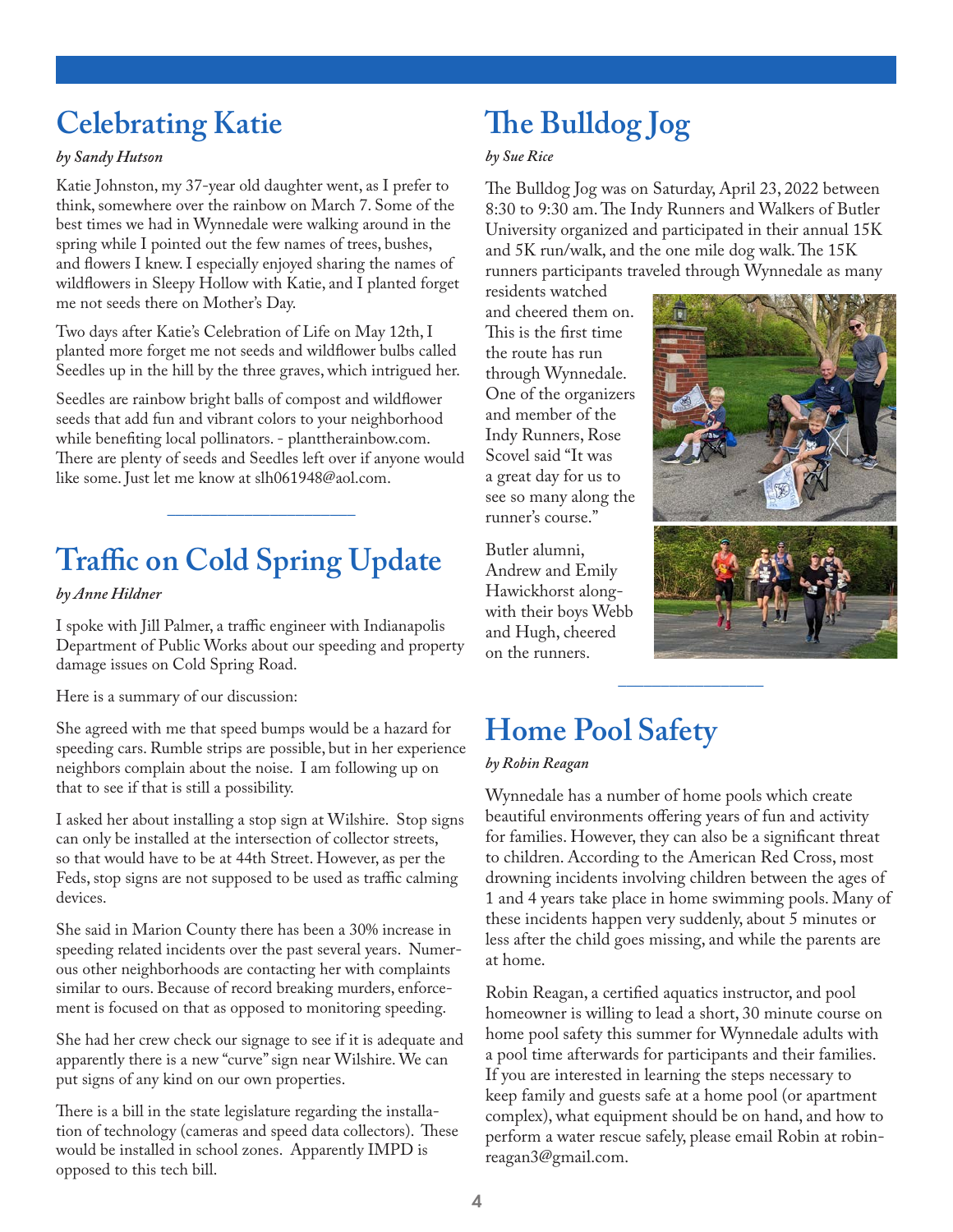### **Encyclopedic Museum**

*by Sue Rice*

The Indianapolis Museum of Art is an encyclopedic art museum located at Newfields, a 152-acre campus just across the river from Wynnedale. Free admission to all guests for the entire day is offered on the first Thursday of each month. Call for tickets 317-923-1331 and they email them

to you immediately. It is a busy day with school classes attending but it never feels crowded.

The gift shop is beautiful and the outdoor gardens are delightful. **Janet Gibson and Sue Rice** visited on the first Thursday in April.

From Wikipedia the meaning of Encyclopedic museum: Encyclo-



pedic museums are large, mostly national, institutions that offer visitors an abundance of information on a variety of subjects that tell both local and global stories. The aim of encyclopedic museums is to provide examples of each classification available for a field of knowledge. "When 3% of the world's population, or nearly 200 million people, living outside the country of their birth, encyclopedic museums play an especially important role in the building of civil society. They encourage curiosity about the world."

### **Call Ahead when Traveling**

#### *by Robin Reagan*

As everyone begins to travel again, Robin Reagan offers advice based on a recent trip to Washington, DC: your phone is now your best friend!

––––––––––––––––––––––

COVID precautions and opening times are changing so frequently that on-line resources don't always reflect the most current information. In some cases, capacity restrictions completely precluded a visit. For example, the popular National African-American Museum's tickets are completely gone for July and less than a week's worth of days are available to reserve in May and June. The National Zoo has less than a week's availability for tickets in June. Meanwhile, other museums like the National Gallery and National Museum of Natural History don't require any passes.

Robin found that it was safest to call and confirm times and requirements to avoid delays or having to change plans on short notice. If you're travelling this summer, indoor attractions may require much further advance planning to ensure you can visit. Happy trails!

––––––––––––––––––––––



### **New Senior Pastor at Light of the World**

*by Charlotte Talley*

On March 6, 2022, Light of the World Christian Church (Disciples of Christ) recently installed their sixth Senior Pastor and first female Senior Pastor in the church's 154 year history. Light of the World Christian Church is located at 4646 Michigan Road.

Pastor R. Janae Pitts Murdock is a native of Detroit, Michigan. She is a graduate of the University of Michigan with a Bachelor of Arts degree in Communication Studies, Carnegie Mellon University, a



Master of Science degree in Public Policy & Management, Unit Theological Seminary with a Master of Divinity degree, and University of Memphis with a Master of Business Administration.

Pastor Janae served in the U.S. Department of the Army as a U.S. Presidential Management Intern and later as a Logistics Management Specialist.

Pastor Janae has also served as Lead Pastor at Mississippi Boulevard Christian Church (Disciples of Christ) in Memphis, Tennessee. She is a candidate for the Doctor of Philosophy in African American Preaching and Sacred Rhetoric at Christian Theological Seminary

Pastor Janae is married to Dr. Jeffery Allen Murdock and they have two sons.

Light of the World congregation is looking forward to church growth and expanding community relationships under the leadership of their new minister, Pastor Janae Pitts Murdock.